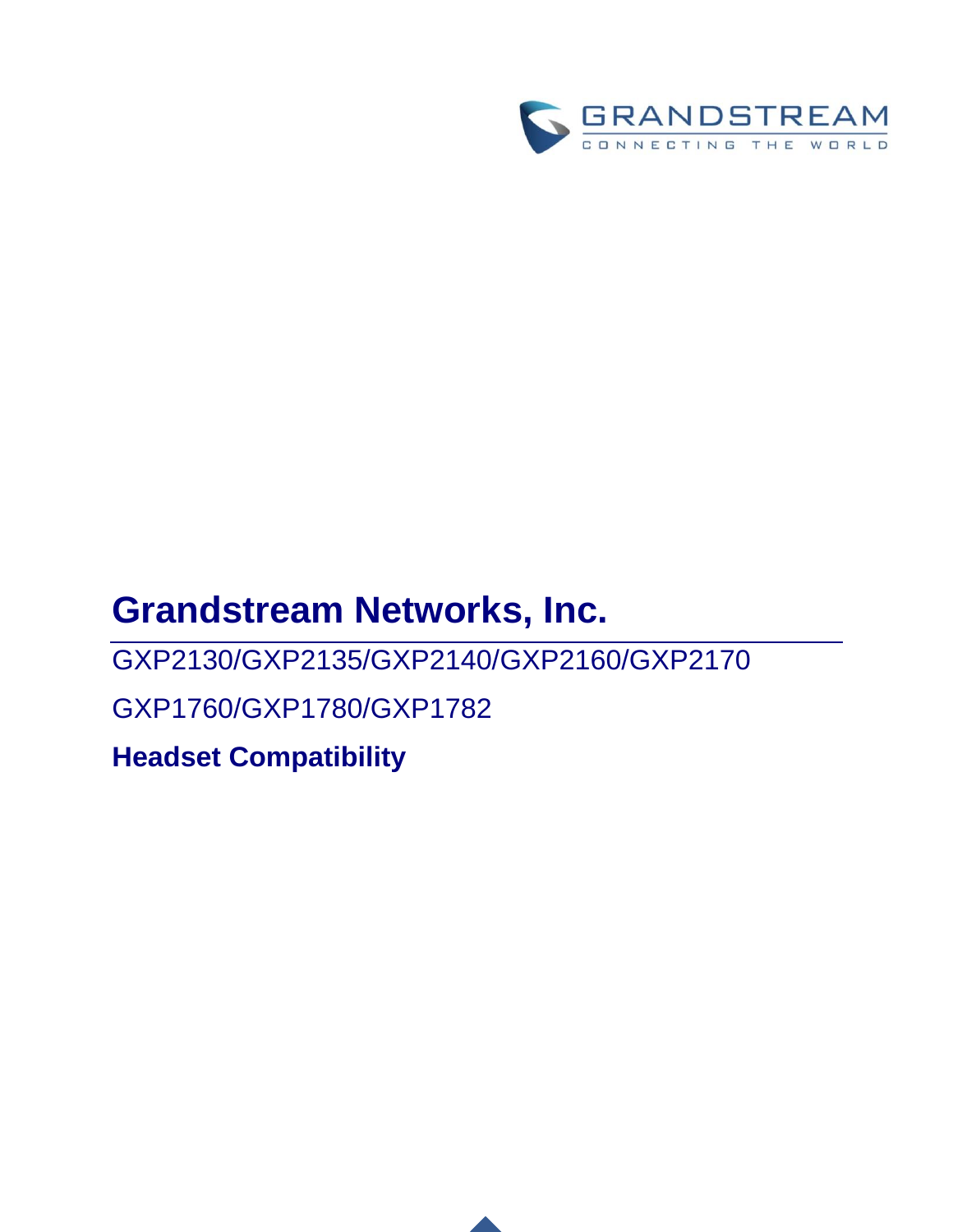

|  |  |  | Table 1: RJ9 headsets and cables |  |  |
|--|--|--|----------------------------------|--|--|
|--|--|--|----------------------------------|--|--|

| <b>Vendor</b>             | <b>Model</b>                                     | <b>Cord/Cable Model Number</b>                     |  |
|---------------------------|--------------------------------------------------|----------------------------------------------------|--|
|                           | Passport 21 V                                    |                                                    |  |
|                           | Tria V                                           | 1026V (RJ)                                         |  |
| <b>VXi</b>                | 4010V<br>Note: 1026V (RJ) cable is not supported | Omnicord - V                                       |  |
|                           | 4021V<br>Note: 1026V(RJ) cable is not supported  |                                                    |  |
|                           | ProSet 10V                                       | 1027V (RJ)                                         |  |
|                           | ProSet 21V                                       |                                                    |  |
| <b>Ovislink</b>           | OVHS072-GXP                                      |                                                    |  |
|                           | OVHS084-GXP                                      |                                                    |  |
| <b>Addcom</b>             | ADD800                                           |                                                    |  |
|                           | ADD100                                           | ADDQD-04 (RJ)                                      |  |
|                           | GN2000                                           |                                                    |  |
|                           | <b>BIZ1500</b>                                   | GN1200 or GN1200 CC                                |  |
| Jabra                     | <b>BIZ2300</b>                                   | (Item number 88001-99)                             |  |
|                           | <b>BIZ2400</b>                                   |                                                    |  |
| <b>Poly (Plantronics)</b> | <b>HW261N</b>                                    |                                                    |  |
|                           | <b>HW291N</b>                                    | A10-16 Direct Connect cable<br>with 85638-01 cable |  |
|                           | HW301N (Encore Pro)                              |                                                    |  |
| <b>PhoneTech</b>          | P10RJ AMP                                        |                                                    |  |
|                           | R10RJ AMP                                        |                                                    |  |
| <b>EPOS I SENNHEISER</b>  | <b>CC Series</b>                                 |                                                    |  |
|                           | <b>SH Series</b>                                 | CSTD 01 - art. nr. 005362                          |  |
|                           | <b>SC 2xx Series</b>                             |                                                    |  |

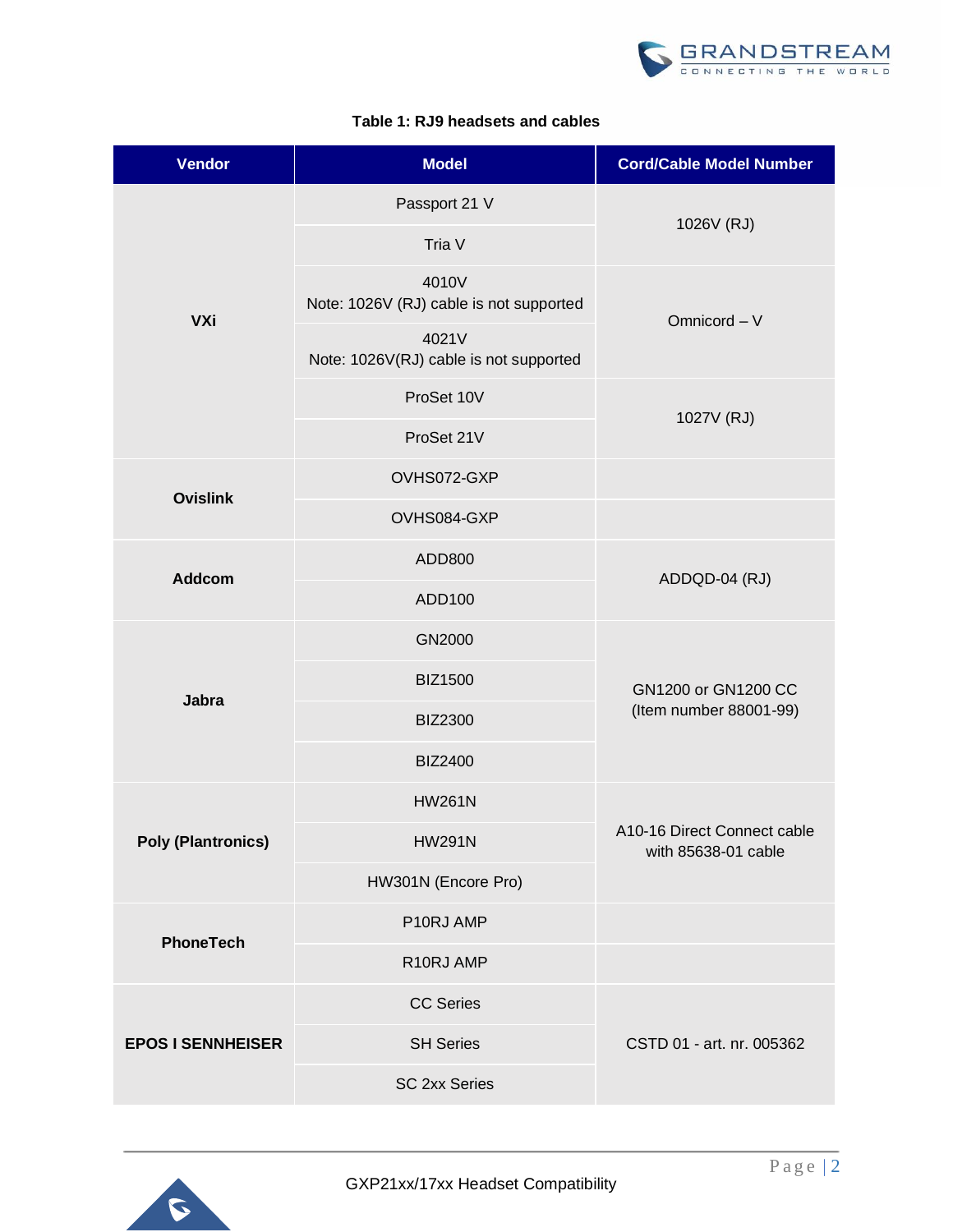

|              | <b>SC 6xx Series</b>           |                                                                                                                                                                                                                                                   |
|--------------|--------------------------------|---------------------------------------------------------------------------------------------------------------------------------------------------------------------------------------------------------------------------------------------------|
|              | AXH-EHDM Elite HDvoice mono NC |                                                                                                                                                                                                                                                   |
|              | M2 Mono NC                     |                                                                                                                                                                                                                                                   |
|              | Prime HD Mono NC               |                                                                                                                                                                                                                                                   |
|              | Pro XL Mono                    | - AXC-SM-12:<br>Position 1-4-6 & 7.                                                                                                                                                                                                               |
|              | Elite HD Voice duo Mono        | $-AXC-01.$                                                                                                                                                                                                                                        |
|              | Prime HD Duo NC                |                                                                                                                                                                                                                                                   |
|              | Pro Duo NC WB                  | - AXC-02.                                                                                                                                                                                                                                         |
|              | Pro XL Duo NC                  | $-AXC-03.$                                                                                                                                                                                                                                        |
| <b>Axtel</b> | Pro Mono NC WB                 |                                                                                                                                                                                                                                                   |
|              | M <sub>2</sub> Duo NC          | - AXC-SM-12:<br>Position 1-4-6-7 for GXP1760,<br>GXP1780 and GXP1782.<br>Position 4-6-7 for GXP2130,<br>GXP2135, GXP2140, GXP2160<br>and GXP2170.<br>$-AXC-01$ :<br>Supported on GXP1760,<br>GXP1780 and GXP1782 only.<br>- AXC-02.<br>$-AXC-03.$ |
| <b>JPL</b>   | JPL-611-PM Dual                |                                                                                                                                                                                                                                                   |
|              | JPL-611-PM Single Ear          | BL-10(+P) RJ9<br>(Positions on the cable are                                                                                                                                                                                                      |
|              | TT3_Binaural                   | 1,4,6)                                                                                                                                                                                                                                            |
|              | TT3_Monaural                   |                                                                                                                                                                                                                                                   |
|              | X400-PSTN                      | Note:<br>Headset button cannot be used<br>to answer/redial or terminate<br>the call.                                                                                                                                                              |
|              |                                |                                                                                                                                                                                                                                                   |

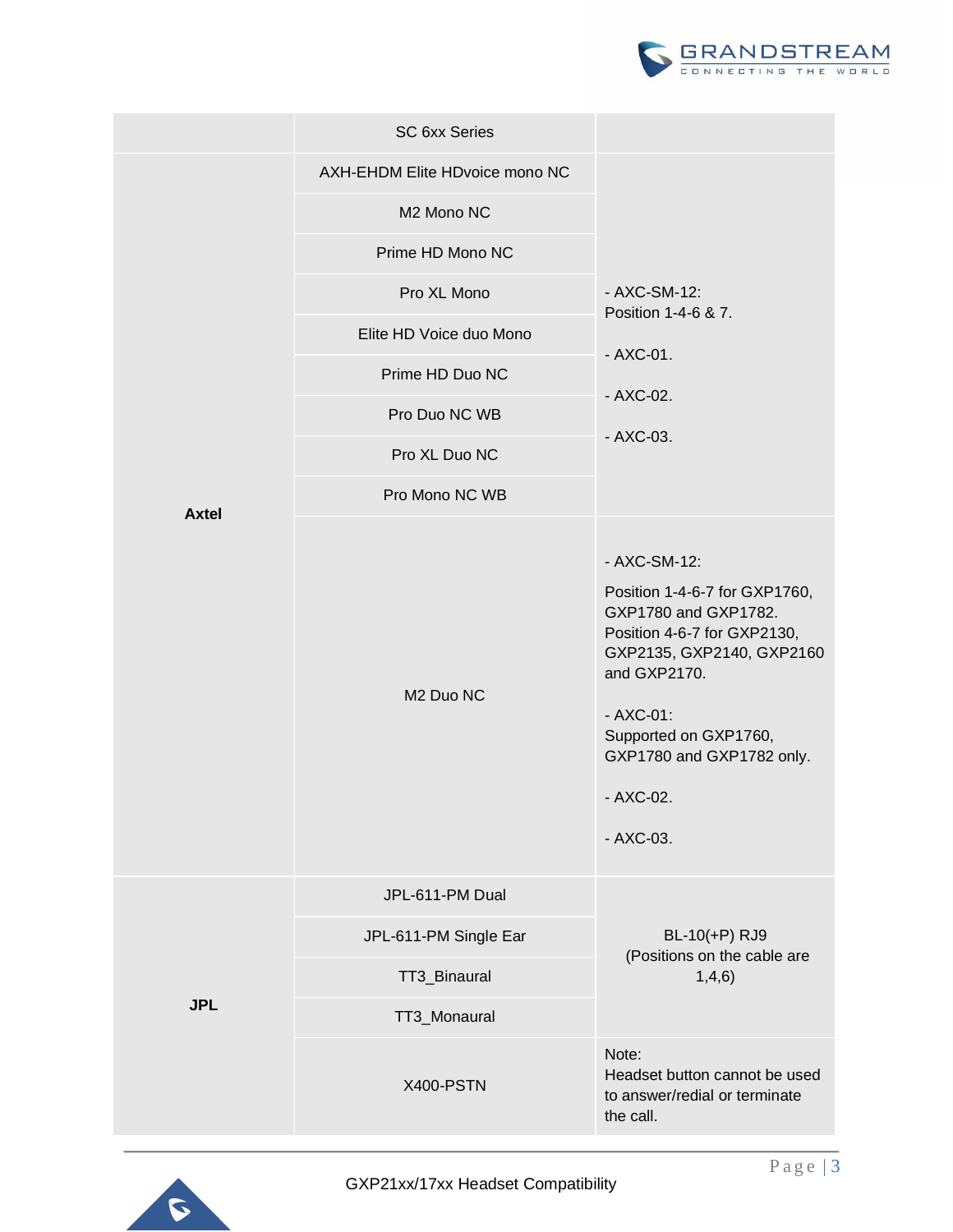

|                   | Connect 1            |                |
|-------------------|----------------------|----------------|
|                   | Connect <sub>2</sub> | <b>BL-04+P</b> |
|                   | 612 PM               |                |
|                   | 612 PB               |                |
| <b>Supervoice</b> | <b>SVC101</b>        |                |
|                   | <b>SVC102</b>        | QD-301         |

## **Table 2: EHS headsets and adapters/cables**

| <b>Vendor</b>             | <b>Model</b>                      | <b>EHS Adapter</b>           |  |
|---------------------------|-----------------------------------|------------------------------|--|
|                           | CS500 Series                      |                              |  |
|                           | <b>CS510</b>                      | APD-80 (with 85638-01 cable) |  |
|                           | Savi 700 Series                   |                              |  |
|                           | CS500 XD Series                   |                              |  |
| <b>Poly (Plantronics)</b> | Voyager 4245 Office Series        |                              |  |
|                           | Voyager 4200 Office and UC Series | $APV-63$                     |  |
|                           | Savi 7200 Office Series           |                              |  |
|                           | Savi 8200 Series                  |                              |  |
| <b>Jabra</b>              | Engage 75                         | <b>VBET EHS10</b>            |  |
| <b>VXi</b>                | <b>VXi V150</b>                   | VEHS-A1                      |  |
| <b>EPOS I SENNHEISER</b>  | <b>IMPACT D 10 HS</b>             |                              |  |
|                           | IMPACT SD Series (US only)        | CEHS-AV 04                   |  |
|                           | <b>IMPACT DW Series</b>           |                              |  |

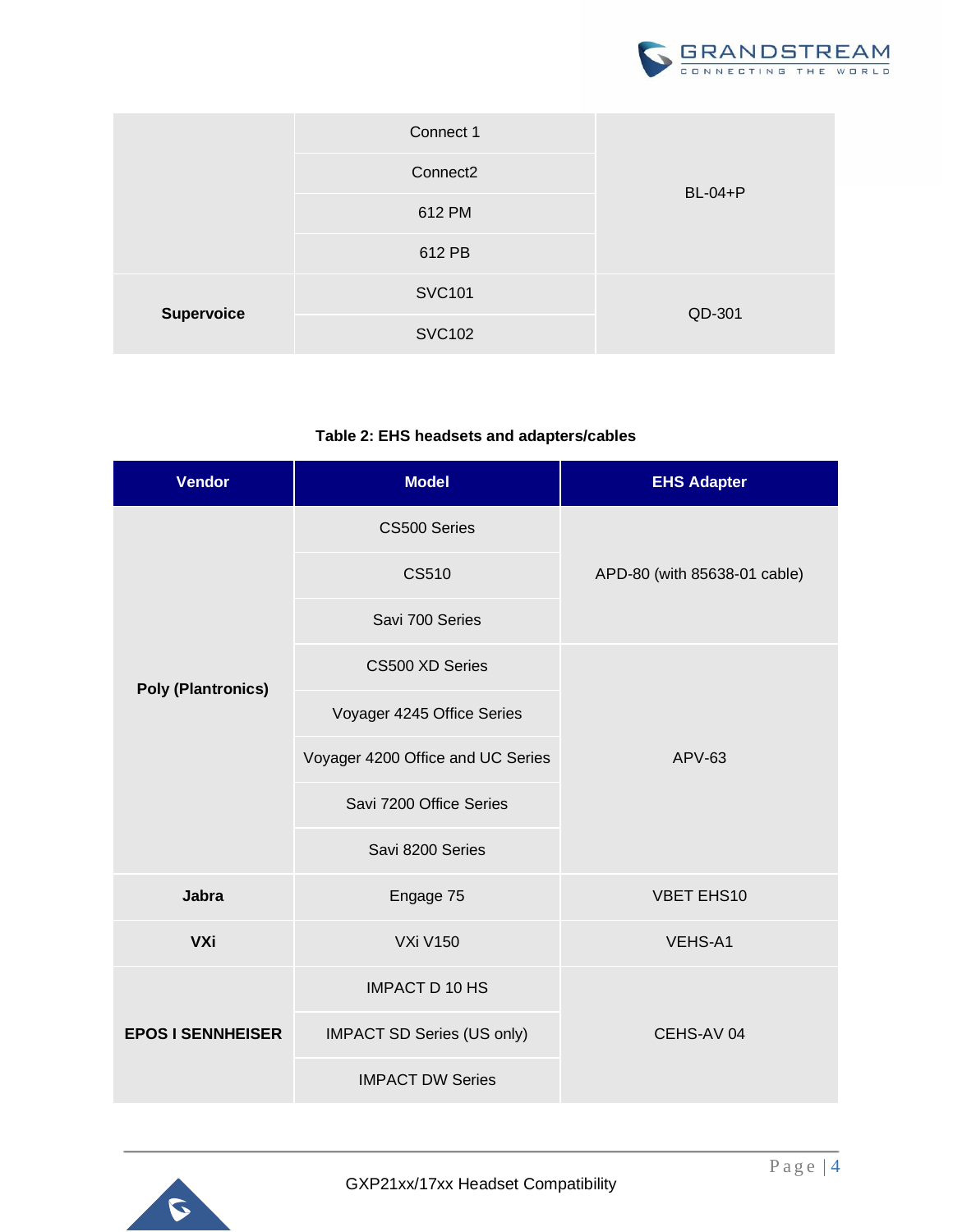

|                   | <b>IMPACT SDW Series</b> |         |
|-------------------|--------------------------|---------|
| <b>Supervoice</b> | SVC-WDC20                | WGSEHS1 |
| <b>Spracht</b>    | Zum Maestro              | EHS2010 |

## **Table 3: Bluetooth headsets**

|                           | 1. Supported on GXP2130v2/2135/2140/2160/2170.                                                                                                                 |  |
|---------------------------|----------------------------------------------------------------------------------------------------------------------------------------------------------------|--|
| Note:                     | GXP2130v2/2135/2140/2160/2170 only support answering call and<br>2.<br>ending call via Bluetooth headset. Volume adjustment and redial are<br>not implemented. |  |
| <b>Vendor</b>             | <b>Model</b>                                                                                                                                                   |  |
|                           | M165                                                                                                                                                           |  |
|                           | M100                                                                                                                                                           |  |
|                           | Voyager Edge                                                                                                                                                   |  |
| <b>Poly (Plantronics)</b> | Voyager 104                                                                                                                                                    |  |
|                           | Voyager Legend                                                                                                                                                 |  |
|                           | Voyager 5200 UC Bluetooth Headset B5200                                                                                                                        |  |
|                           | Voyager Focus UC Bluetooth Headset B825                                                                                                                        |  |
| <b>Jabra</b>              | Wave                                                                                                                                                           |  |
|                           | EasyGo                                                                                                                                                         |  |
| <b>Supervoice</b>         | SVC WBT21                                                                                                                                                      |  |
| Logitech                  | <b>UE3100</b>                                                                                                                                                  |  |
| <b>Samsung</b>            | <b>WEP490</b>                                                                                                                                                  |  |
|                           | HM1700                                                                                                                                                         |  |

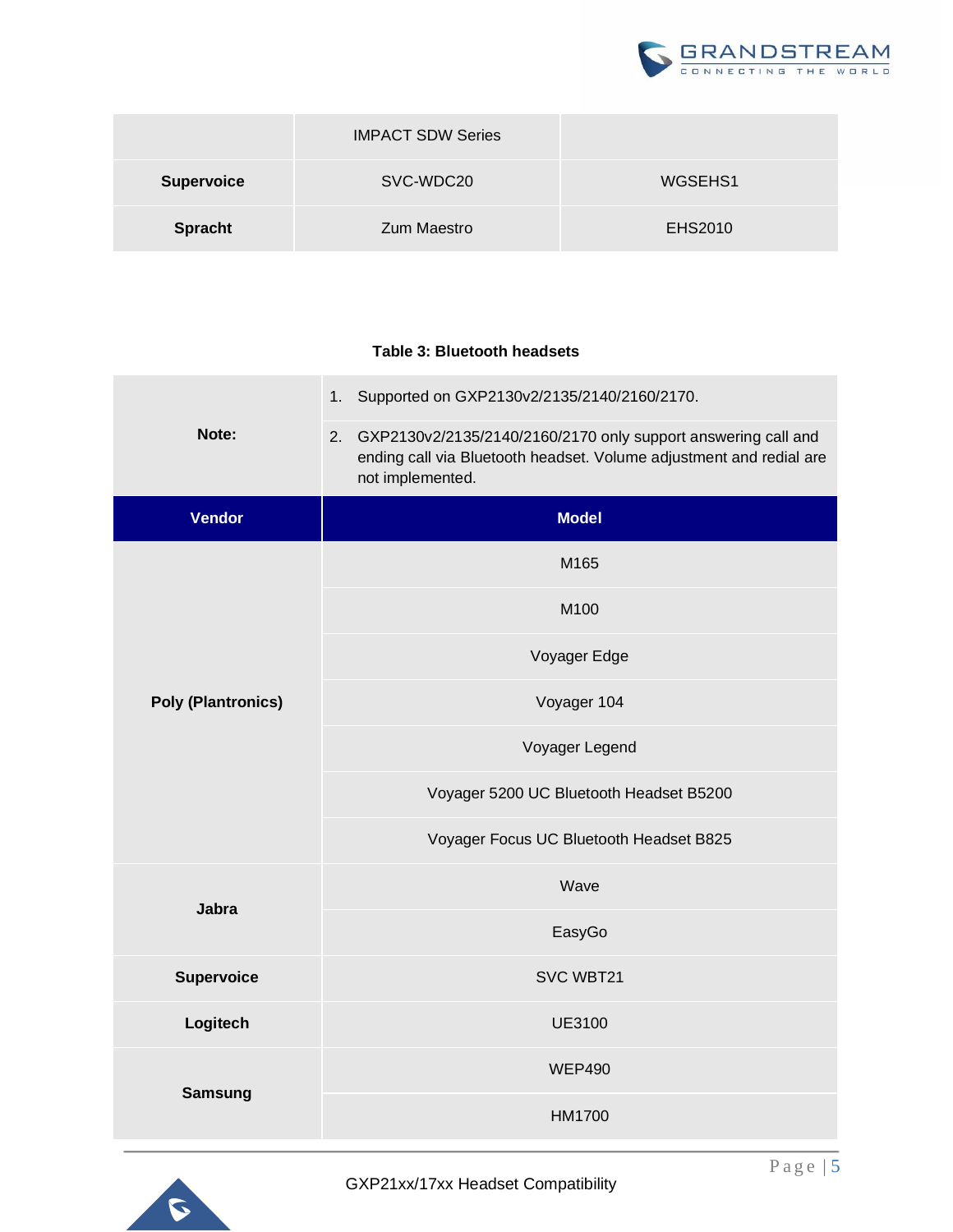

|                                      | HM1950                                                                                        |  |
|--------------------------------------|-----------------------------------------------------------------------------------------------|--|
|                                      | H720                                                                                          |  |
| <b>Motorola</b>                      | <b>HX550</b>                                                                                  |  |
|                                      | H681                                                                                          |  |
| <b>Emerson</b>                       | <b>EM237C</b>                                                                                 |  |
| LG                                   | <b>HBM-235</b>                                                                                |  |
| <b>SONY</b>                          | MBH <sub>20</sub>                                                                             |  |
| <b>SONY ERICSSON</b><br><b>NOKIA</b> | <b>MW600</b>                                                                                  |  |
|                                      | <b>BH-108</b>                                                                                 |  |
|                                      | SVC-WBT31                                                                                     |  |
| Supervoice                           | SVC-WBT32                                                                                     |  |
| <b>Freemate</b>                      | BT700Q (without USB dongle)<br>Note: Rejecting call from headset is not supported on GRP26xx. |  |
|                                      | <b>DW-780UB</b>                                                                               |  |

## **Table 4: USB headsets**

| versions.<br>2. *Volume adjustment may not be fully supported on some of the<br>Note:<br>volume heard from the headset.<br>3.<br>ringtone will only play through the headset, not the speaker.<br><b>Model</b><br><b>Vendor</b> | Grandstream | GUV3000 USB headset                                                  |  |
|---------------------------------------------------------------------------------------------------------------------------------------------------------------------------------------------------------------------------------|-------------|----------------------------------------------------------------------|--|
|                                                                                                                                                                                                                                 |             |                                                                      |  |
|                                                                                                                                                                                                                                 |             | If "Always Ring Speaker" is set to "Yes both" on the phone's web UI, |  |
|                                                                                                                                                                                                                                 |             | headsets below. Phone's LCD display may not sync up the actual       |  |
|                                                                                                                                                                                                                                 |             | Supported on GXP2140/2160/2170 firmware 1.0.11.35 or higher          |  |